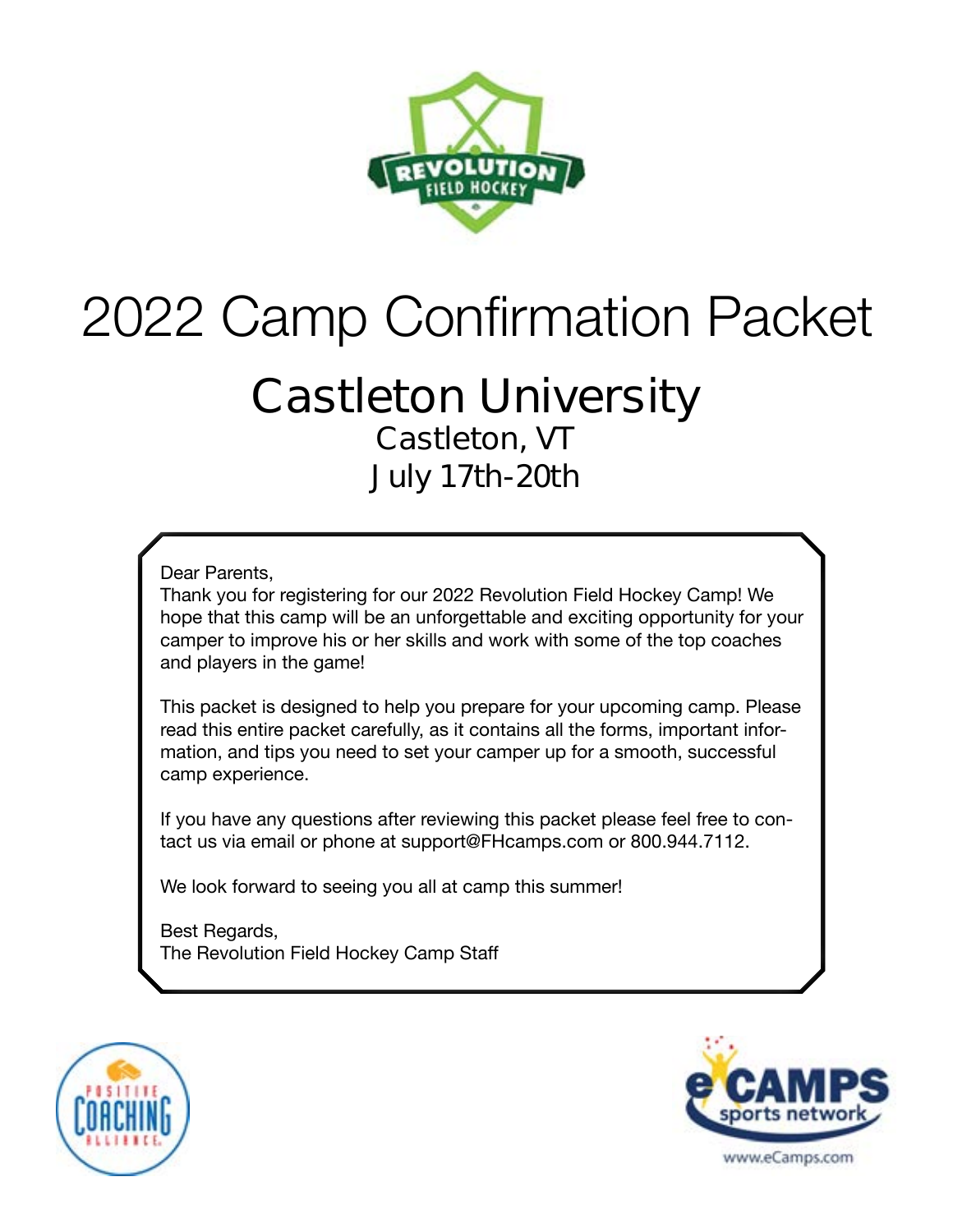## **2022 Revolution Field Hockey Camp**



#### Our Mission

The Revolution Field Hockey Camps were developed to provide young athletes with the opportunity to become better field hockey players by providing instruction from the top coaches in a positive and fun atmosphere.

#### Health and Safety

We want to ensure your child a safe and positive environment during their time at camp. Campers are expected to abide by the camp rules and live by our core values. Drugs, alcohol and tobacco products are strictly forbidden and constitute, along with general misconduct, grounds for dismissal from camp without a refund.

#### Cancellation Policy

#### Final Payment

**EXCELLENCE** – We inspire our campers by providing an unforgettable experience that is the result of a dedicated staff, a progressive instructional curriculum and superior customer service.

*FUN –* We create lasting memories and friendships at camp by surrounding the campers with a passionate camp staff and a creative daily schedule that fosters meaningful interaction with all campers. We always remember that after all, this is camp!

#### Core Values

**IMPROVEMENT** – We provide a unique opportunity for campers to improve their game through personal attention, setting goals and an energetic staff that is committed to the individual development of each camper.

**SAFETY** – We promote a safe and healthy camp environment by providing a responsible staff that supervises all camp activities and who are trained to be role models for our campers both on and off the field.

**SPORTSMANSHIP –** We practice teamwork through leadership opportunities that lead to on-field lessons of integrity, honesty and mutual encouragement.

Final Payments are due in our office by May 15th. Any camper with a remaining balance will be prohibited from checking into camp. We do not accept final payments at camp. Final payments can be paid via mail, over the phone, or through your online account. If you are unsure about your balance, please call us at 800.944.7112

**Check in on the first day of camp will be at 2:30pm at Wheeler Hall.** Lunch will be the first meal served. All campers should arrive dressed and ready for their first session. *Check-in will take place at Wheeler Hall.* 

Any Camper who must cancel their registration more than fifteen (15) days prior to the Camp start date will receive a voucher equal to the full amount of Camp tuition already paid which may be used toward any program or camp offered by eCamps. If a Camper must cancel their registration fourteen (14) days or fewer prior to the start of Camp, eCamps will issue Camper or Parent a voucher equal to 50% of the Camp tuition, which may be used toward any program or camp offered by eCamps. Vouchers are valid for any eCamps program within the same or next calendar year and are also transferable to another family member. Camp vouchers are not extended to Campers who leave Camp after the start of a session. The \$25 registration fee is non-refundable. *Cash refunds are not offered under any circumstances.*

## **2022 Revolution Field Hockey Camp**

### *Don't Forget to Tell Your Friends!*

Camp can be even more fun with a friend. Space is still available, so remember to tell your teammates to check out this session at FHcamps.com!



#### CHECK-OUT

#### EXTENDED DAY CAMPERS

#### KEY DEPOSIT

#### HEALTH FORMS

Campers will check out at 11am at the check-in location. Parents are encourged to attend the morning session of games on the last day starting at 9am! Check-out will occur immediately after the closing ceremony.

Beyond the first day, you should plan on arriving dressed and ready to play at 8:15am. Extended day campers can be dropped off directly at the field. Pick up will be at 8:30pm the after the evening session. Lunch and dinner are included.

The school requires a key deposit of \$100 per overnight camper. Please bring a check made out to "Revolution Field Hockey Camps". The check will be returned to you at checkout when your camper's key is turned in.

Every camper must have the attached health history and release form filled out in order to attend camp. This form should be brought to camp and handed in at check in- **please do not mail ahead**.

#### COVID - [OVERNIGHT CAMP PROCEDURES & PROTOCOLS](https://laxcamps.com/wp-content/uploads/COVID-19-eCamps-Sports-Network-Guidlines-Overnight-Camp.pdf) *PROOF OF COVID-19 VACCINATION INCLUDING BOOSTER IS REQUIRED TO AT-TEND THIS CAMP*

\*A physician's signiture is required on this form ONLY if you are attending a camp in CT, MA or NY. An attached physicians signed physical form from within two years will suffice. Camps in CT require the 'Administration of Medication' form for any medication brought to camp--this form can be found on FHCamps.com

#### CHECK-IN